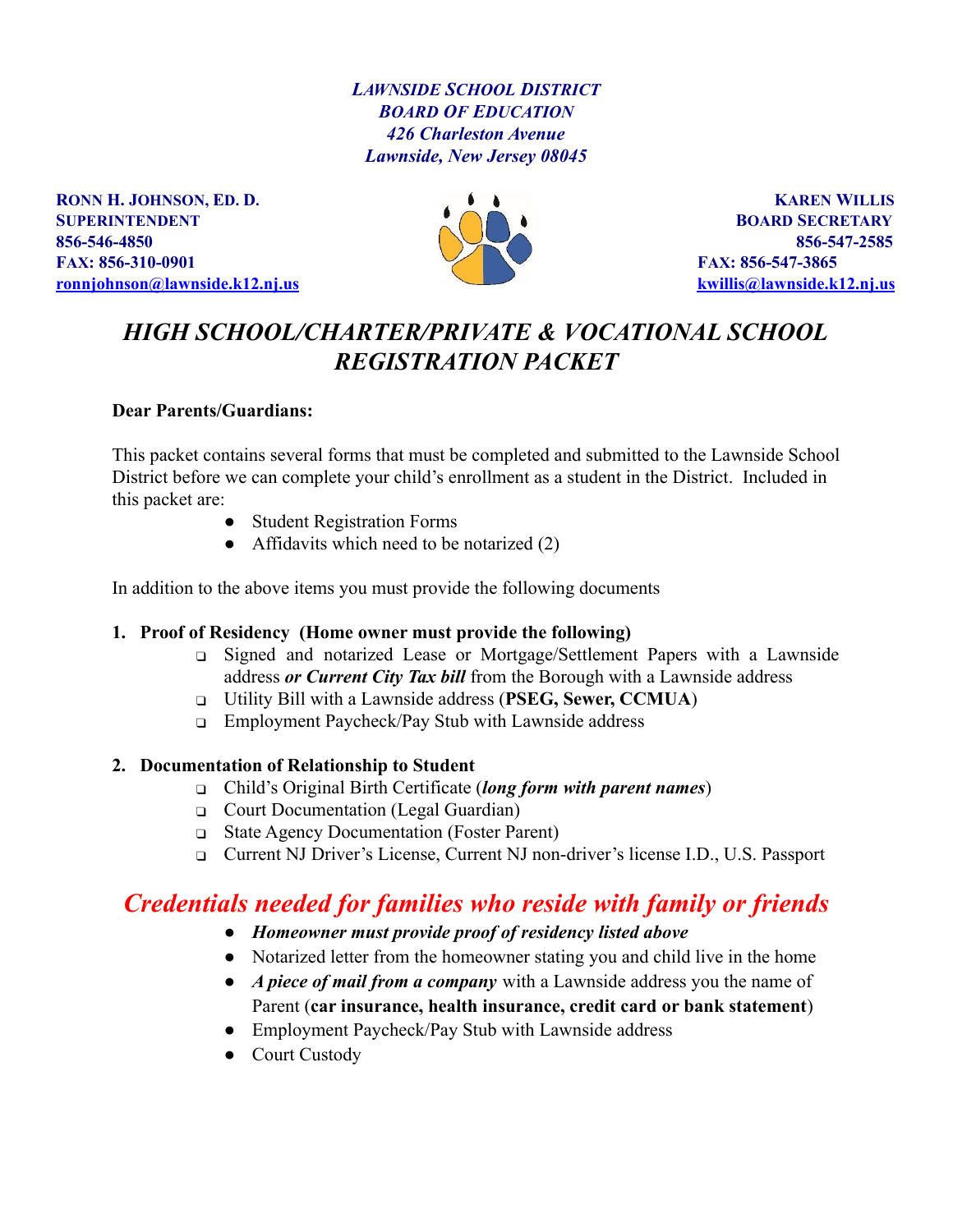**RONN <b>H.** JOHNSON, ED. D. **A BOARD BOARD BOARD BOARD BOARD BOARD BOARD BOARD BOARD BOARD BOARD BOARD BOARD BOARD BOARD BOARD BOARD BOARD BOARD BOARD BOARD BOARD BOARD BOARD BOARD BOARD BOARD BOARD 856-546-4850 856-547-2585 FAX: 856-310-0901 FAX: 856-547-3865 [ronnjohnson@lawnside.k12.nj.us](mailto:ronnjohnson@lawnside.k12.nj.us) kwillis@lawnside.k12.nj.us** 



## *HIGH SCHOOL/CHARTER/PRIVATE & VOCATIONAL SCHOOL REGISTRATION PACKET*

| Child's Name:                                 |                                                                                                                                                                                                                                     |
|-----------------------------------------------|-------------------------------------------------------------------------------------------------------------------------------------------------------------------------------------------------------------------------------------|
| Age: Current Grade: Sex: F ____ M ____        |                                                                                                                                                                                                                                     |
|                                               | Date of Birth: Place of Birth: (city, State)                                                                                                                                                                                        |
|                                               | Home Address: <u>and the Address of</u> the Address of the Address of the Address of the Address of the Address of the Address of the Address of the Address of the Address of the Address of the Address of the Address of the Add |
|                                               |                                                                                                                                                                                                                                     |
|                                               | Race: Am. Indian/Alaskan Asian Black Hawaiian Native/Pacific Islander<br>__Hispanic ___White ______Other ___________________(choose all that apply)                                                                                 |
|                                               | Military Connected: ___ Not Connected ____ Active Duty ____ National Guard/Reserve                                                                                                                                                  |
| Mother/Guardian:                              | Father/Guardian:                                                                                                                                                                                                                    |
| Home Number:                                  | Home Number:                                                                                                                                                                                                                        |
| Cell Number:                                  | Cell Number:                                                                                                                                                                                                                        |
| Work Number:                                  | <b>Work Number</b>                                                                                                                                                                                                                  |
| Name and address of current school attending: |                                                                                                                                                                                                                                     |

With whom does the child live?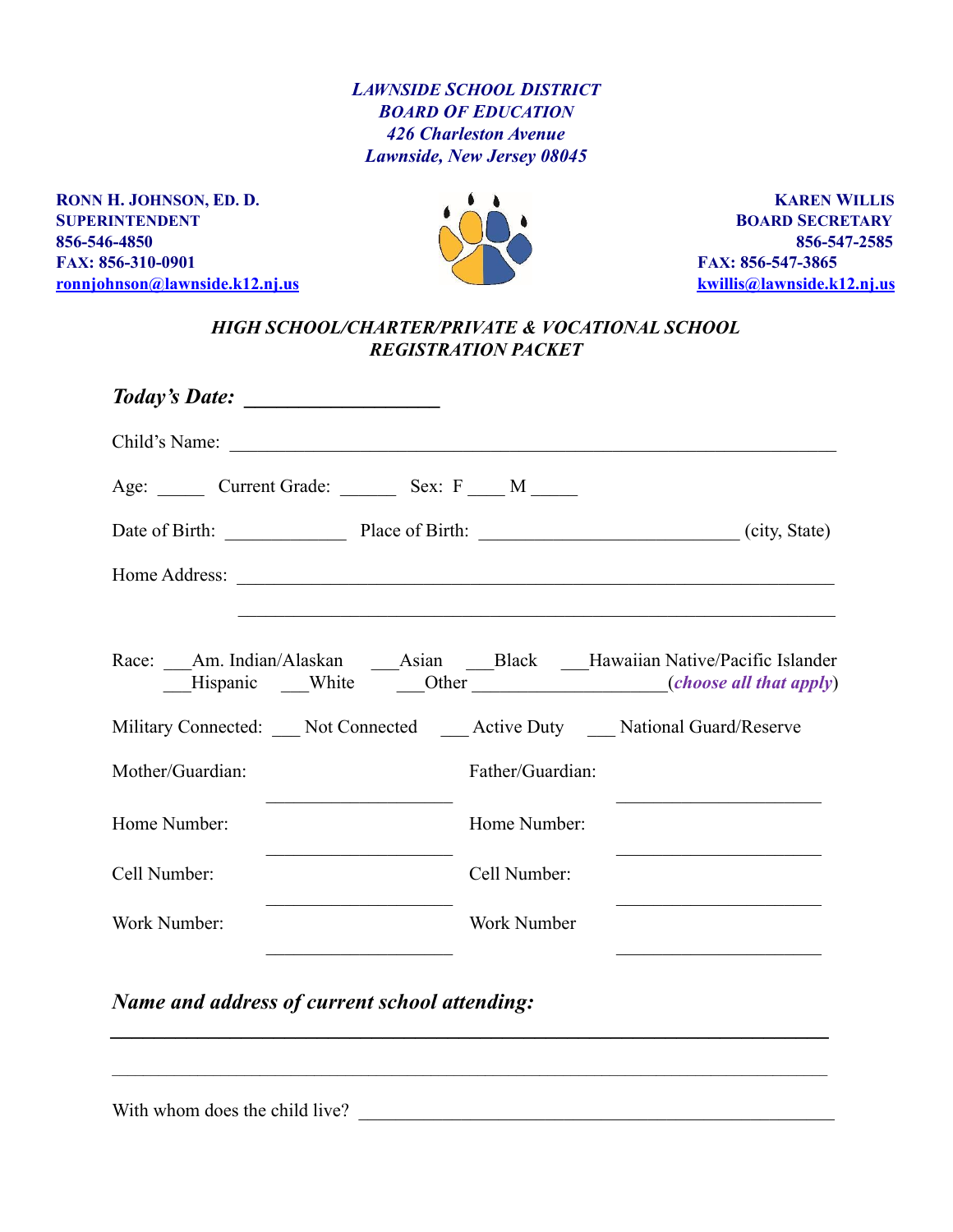# *HIGH SCHOOL/CHARTER/PRIVATE & VOCATIONAL SCHOOL REGISTRATION PACKET*

Identification of Displaced Families/Application for Services

| Date:                |  |
|----------------------|--|
| <b>Student Name:</b> |  |
| Parent/Guardian:     |  |
|                      |  |
| Cell Number:         |  |
| Email:               |  |

# **SECTION l**

Are you the owner of the home or a tenant with a lease that pays rent?  $\Box$  Yes  $\Box$  No Attach proof: copy of lease, notarized letter from landlord, utility bills, etc.

*If the answer is "YES" and the documentation is acceptable, stop this questionnaire. If the answer is "NO" complete section II.*

## **SECTION II:**

Are you living with another family member/friend out of necessity (forced to move due to eviction, domestic violence, unsafe house, termination of utilities,

overcrowding)  $\Box$  Yes  $\Box$  No

Are you in a shelter or transitional housing?  $\Box$  Yes  $\Box$  No

Are you unsheltered? (living in a car, bus/train station, park, on the streets, abandoned building)  $\Box$  Yes  $\Box$  No

Are you moving from one home to another because you lost your home?  $\Box$  Yes  $\Box$  No

# *If you answer "Yes" to any of the above questions immediately refer to: Gina Lewis Homeless liaison Coordinator 856-546-4850 x2204*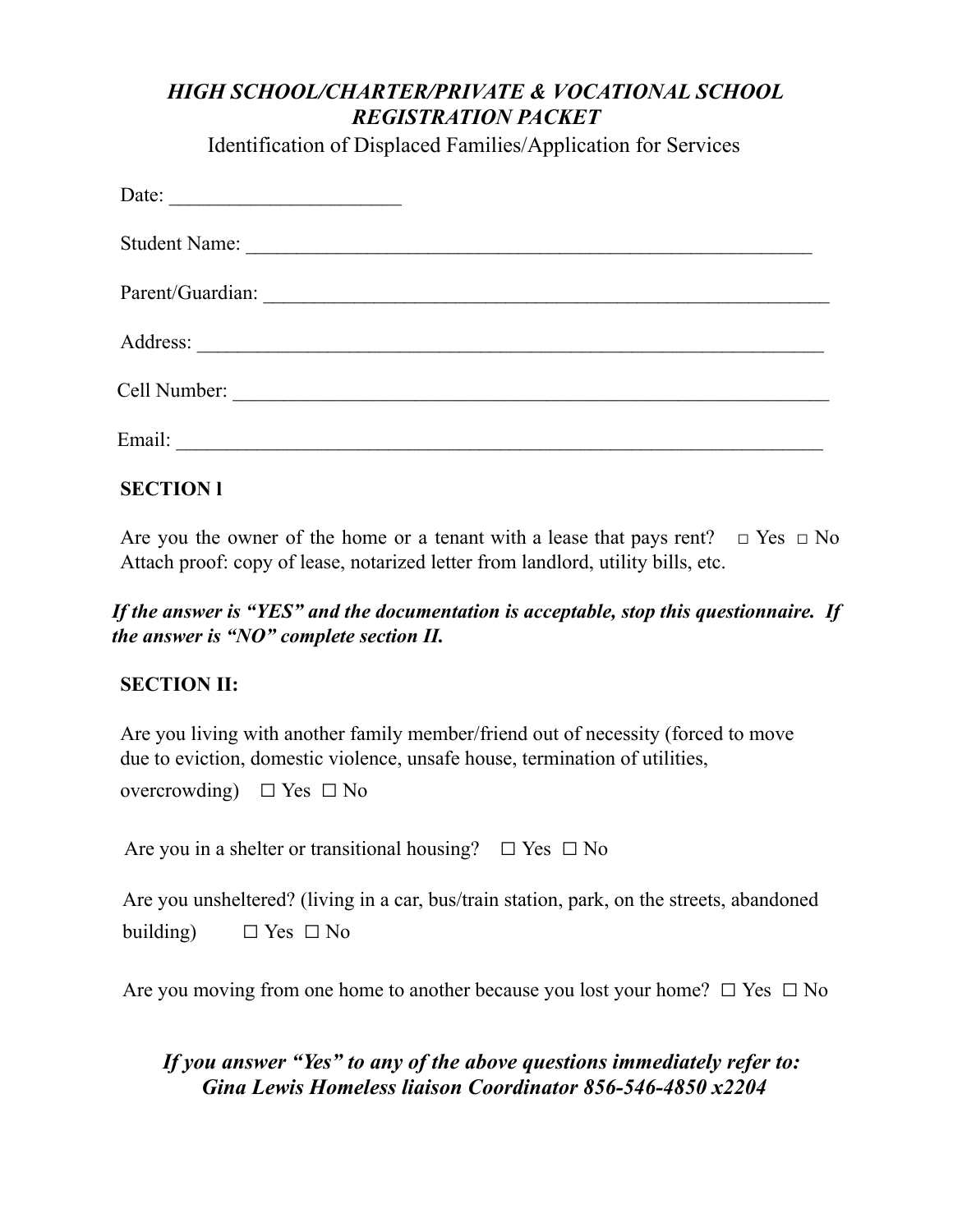# *HIGH SCHOOL/CHARTER/PRIVATE & VOCATIONAL SCHOOL REGISTRATION PACKET* **Student Residency Questionnaire**

| This questionnaire is intended to address the McKinney-Vento Act 42 U.S.C. 1145. The answers to this<br>residency information will help determine the services the student may be eligible to receive. |  |  |  |                |  |
|--------------------------------------------------------------------------------------------------------------------------------------------------------------------------------------------------------|--|--|--|----------------|--|
| 1. Is your current address a temporary living arrangement? $\Box$ Yes $\Box$ No                                                                                                                        |  |  |  |                |  |
| 2. Is this temporary living arrangement due to loss of housing or economic hardship? $\Box$ Yes $\Box$ No                                                                                              |  |  |  |                |  |
| If you answered YES to the above questions, please complete the remainder of this form. If you answered<br><i>NO</i> , you may stop here.                                                              |  |  |  |                |  |
| Where is the student presently living? (check one box)                                                                                                                                                 |  |  |  |                |  |
| $\Box$ Publicly owned Shelter $\Box$ Privately Operated Shelter $\Box$ Hotel/motel $\Box$ Relative/friend                                                                                              |  |  |  |                |  |
|                                                                                                                                                                                                        |  |  |  |                |  |
|                                                                                                                                                                                                        |  |  |  |                |  |
|                                                                                                                                                                                                        |  |  |  |                |  |
|                                                                                                                                                                                                        |  |  |  |                |  |
|                                                                                                                                                                                                        |  |  |  |                |  |
|                                                                                                                                                                                                        |  |  |  |                |  |
| Last District/School Attended                                                                                                                                                                          |  |  |  |                |  |
| Address                                                                                                                                                                                                |  |  |  |                |  |
|                                                                                                                                                                                                        |  |  |  |                |  |
|                                                                                                                                                                                                        |  |  |  |                |  |
|                                                                                                                                                                                                        |  |  |  | $\text{Date:}$ |  |

Presenting a false record or falsifying records is an offence under Section 37.10, Penal code, and enrollment of the *child under false documents subjects the person to liability for tuition or other costs. TEC Sec.25.002(3)(d).*

*Please give a copy to Gina Lewis, Homeless Liaison for Lawnside School District, as soon as completed.*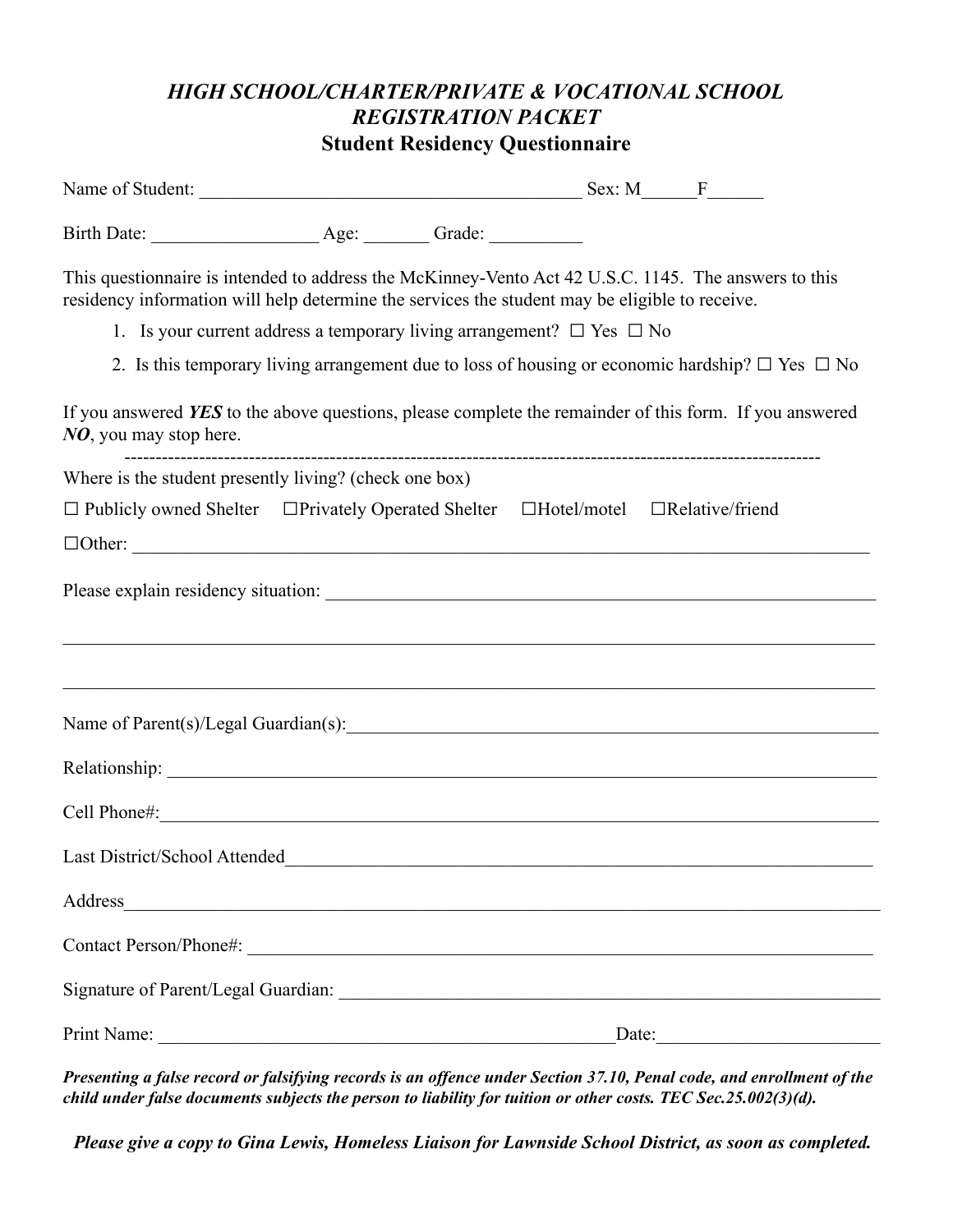# AFFIDAVITS

*All pages must be completed and notarized! If any information does not pertain to you or your situation, please place N/A for Not Applicable and return the entire packet to the school.*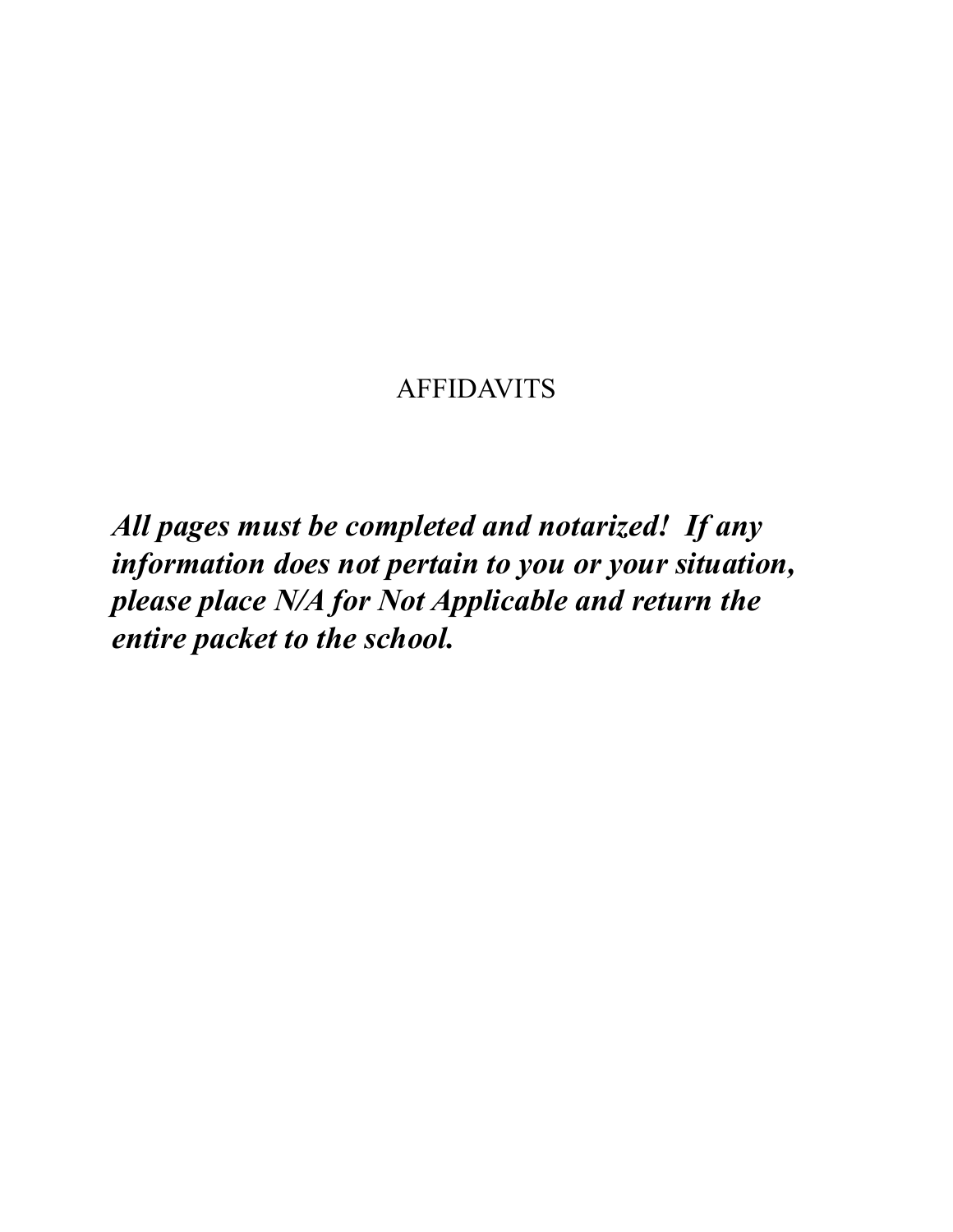**RONN H. JOHNSON, ED. D. KAREN WILLIS SUPERINTENDENT BOARD BOARD BOARD BOARD BOARD BOARD BOARD BOARD BOARD 856-546-4850 856-547-2585 FAX: 856-310-0901 FAX: 856-547-3865 [ronnjohnson@lawnside.k12.nj.us](mailto:ronnjohnson@lawnside.k12.nj.us) kwillis@lawnside.k12.nj.us** 



## *AFFIDAVIT OF RESIDENCY*

| Name of Student<br>Date of Birth                                                                                                                                                                                                                                                                                                                                                                          |  |  |
|-----------------------------------------------------------------------------------------------------------------------------------------------------------------------------------------------------------------------------------------------------------------------------------------------------------------------------------------------------------------------------------------------------------|--|--|
| Your Name (s) $\qquad \qquad$ $\qquad \qquad$ $\qquad \qquad$ $\qquad \qquad$ $\qquad \qquad$ $\qquad \qquad$ $\qquad \qquad$ $\qquad \qquad$ $\qquad \qquad$ $\qquad \qquad$ $\qquad \qquad$ $\qquad \qquad$ $\qquad \qquad$ $\qquad \qquad$ $\qquad \qquad$ $\qquad$ $\qquad \qquad$ $\qquad \qquad$ $\qquad$ $\qquad$ $\qquad$ $\qquad$ $\qquad$ $\qquad$ $\qquad$ $\qquad$<br>Relationship to student |  |  |
| Your Previous Address                                                                                                                                                                                                                                                                                                                                                                                     |  |  |
| Previous School Name/Address 2008                                                                                                                                                                                                                                                                                                                                                                         |  |  |
| $I, \underline{\hspace{2cm}}$ will be residing at $\underline{\hspace{2cm}}$                                                                                                                                                                                                                                                                                                                              |  |  |
| Address                                                                                                                                                                                                                                                                                                                                                                                                   |  |  |
| on a permanent basis with the above mentioned student, for whom (I/We) (am/are) the legal                                                                                                                                                                                                                                                                                                                 |  |  |
|                                                                                                                                                                                                                                                                                                                                                                                                           |  |  |

In order to document the validity of this living arrangement, I am providing the Lawnside Board of Education with the following proof of my residency.

## *NO OTHER PROOF OF RESIDENCY WILL BE ACCEPTED*

- ❑ Signed and notarized Lease or Mortgage/Settlement Papers with a Lawnside Address
- ❑ Tax bill with a Lawnside Address
- ❑ Utility Bill with a Lawnside Address (PSEG, sewer, CCMUA)
- ❑ NJ Driver's License, NJ Photo I.D., U.S. Passport

I have initialed here to acknowledge receiving a copy of N.J.S.A. 18A:38-1.

I have read, or had read to me, this affidavit of residency that I have completed, and it's true and correct to the best of my knowledge. I understand that I can be held legally responsible for my involvement in any violations of N.J.S.A. 18A:38-1 for fraudulently completing this legal/notarized statement which I have signed below.

 $\mathcal{L}_\text{max}$  and the contract of the contract of the contract of the contract of the contract of the contract of the contract of the contract of the contract of the contract of the contract of the contract of the contrac

Print Your Name Your Signature

Sworn to and subscribed before me this day of  $\frac{20}{\sqrt{25}}$ 



Signature of Notary Seal

 $\mathcal{L}_\text{max}$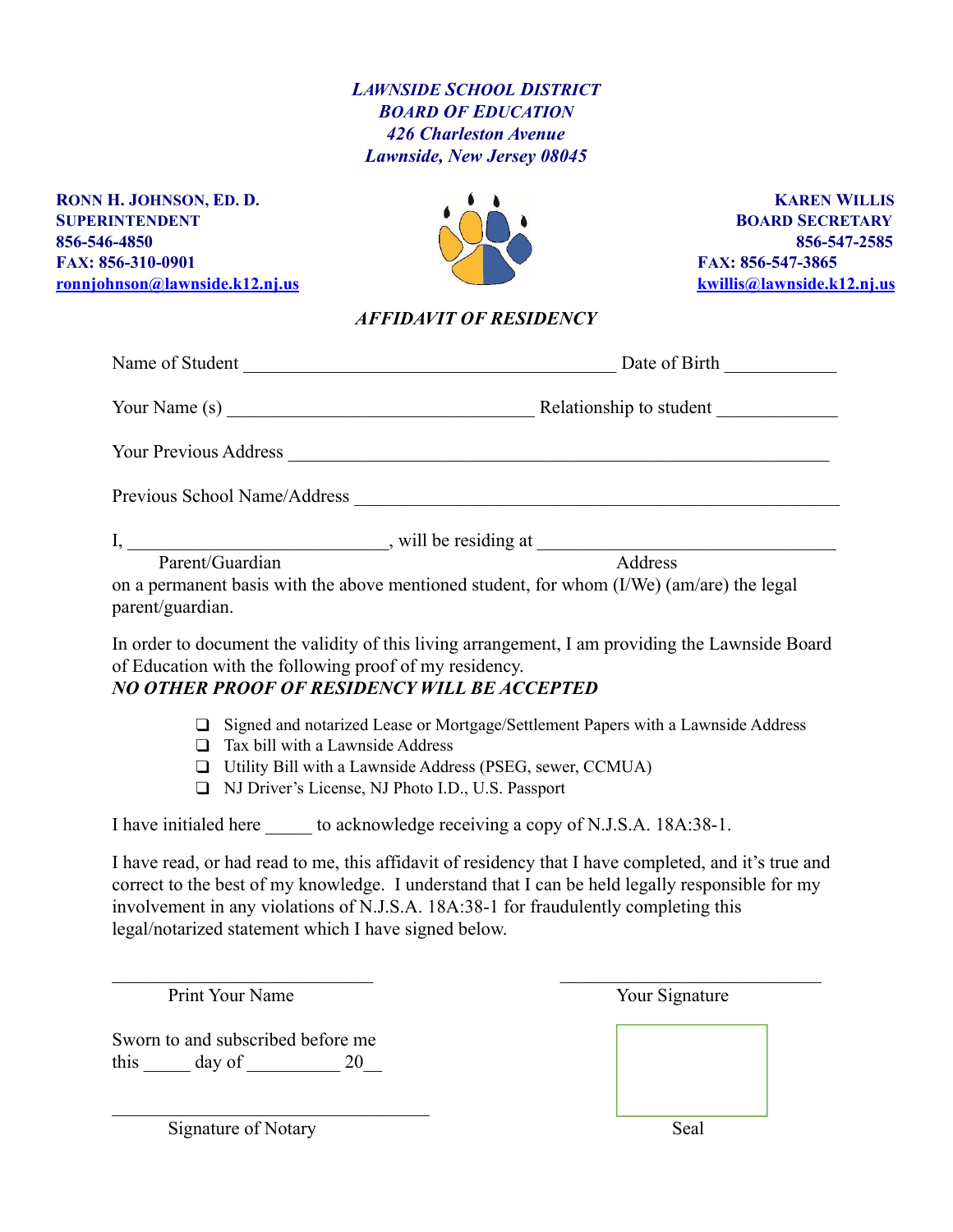**RONN H. JOHNSON, ED. D. KAREN WILLIS SUPERINTENDENT BOARD BOARD BOARD BOARD BOARD BOARD BOARD BOARD 856-546-4850 856-547-2585 FAX: 856-310-0901 FAX: 856-547-3865 [ronnjohnson@lawnside.k12.nj.us](mailto:ronnjohnson@lawnside.k12.nj.us) kwillis@lawnside.k12.nj.us**



### *AFFIDAVIT BY PARENT OF NON-SUPPORT CHILD*

Name of Student **Later and Student** 1. I, hereby swear that I reside and am domiciled within the school district of Lawnside, New Jersey and live at the following address: 2. I have resided and been domiciled at the aforesaid address since the \_\_ day of \_\_\_\_\_\_\_\_\_\_\_\_\_\_\_\_, 20\_ 3. I am an adult and I am seeking admission to the Lawnside School District for a minor child who resides with me. The name, birth date, age and present residence of the minor child is as follows: 4. The minor child aforesaid has resided with me since and will continue to reside with me until \_\_\_\_\_\_\_\_\_\_\_\_\_\_\_\_\_\_. Attach any court papers or other documents giving you custody of the child. 5. I am supporting this child gratis, as if he or she were my own. I am assuming all personal obligations for the child relative to school requirements. 6. I intend to keep and support the child without financial or other assistance from anyone else for a longer time than merely through the school term. 7. The reason the child resides in my home and at my sole expense is:  $\mathcal{L}_\text{max} = \mathcal{L}_\text{max} = \mathcal{L}_\text{max} = \mathcal{L}_\text{max} = \mathcal{L}_\text{max} = \mathcal{L}_\text{max} = \mathcal{L}_\text{max} = \mathcal{L}_\text{max} = \mathcal{L}_\text{max} = \mathcal{L}_\text{max} = \mathcal{L}_\text{max} = \mathcal{L}_\text{max} = \mathcal{L}_\text{max} = \mathcal{L}_\text{max} = \mathcal{L}_\text{max} = \mathcal{L}_\text{max} = \mathcal{L}_\text{max} = \mathcal{L}_\text{max} = \mathcal{$ 

8. I have claimed, or hereafter will claim said child as a dependent on my Federal Income Tax return.

**\_\_\_\_\_\_\_\_\_\_\_\_\_\_\_\_\_\_\_\_\_\_\_\_\_\_\_\_\_\_\_\_\_\_\_\_\_\_\_\_\_\_\_\_\_\_\_\_\_\_\_\_\_\_\_\_\_\_\_\_\_\_\_\_\_\_\_\_\_\_\_\_\_\_\_\_\_\_\_\_\_\_\_\_\_**

9. I make this affidavit pursuant to Statutes of New Jersey Title 18A, Chapter 38, Article 1, and for the purpose of inducing the Board of Education of Lawnside to accept such child tuition free as a pupil in the school district. I realize that I am making this affidavit under oath, and that I may be severely punished if any statement herein is untrue.

10. I realize that if in proceedings before the Commissioner of Education, resident shall have the burden of proving by preponderance of the evidence that the child is eligible for a free education under the criteria herein listed, and if this evidence does not support the claim of the resident, the Commissioner may assess the resident tuition for the student on the basis of 1/180 of the total annual per pupil cost to the local district, multiplied by the number of days of ineligible attendance.

 $\mathcal{L}_\text{max}$  and the contract of the contract of the contract of the contract of the contract of the contract of the contract of the contract of the contract of the contract of the contract of the contract of the contrac

Print Your Name Your Signature

Sworn to and subscribed before me this  $\qquad \qquad$  day of  $\qquad \qquad$  20

Signature of Notary Seal

 $\mathcal{L}_\text{max}$